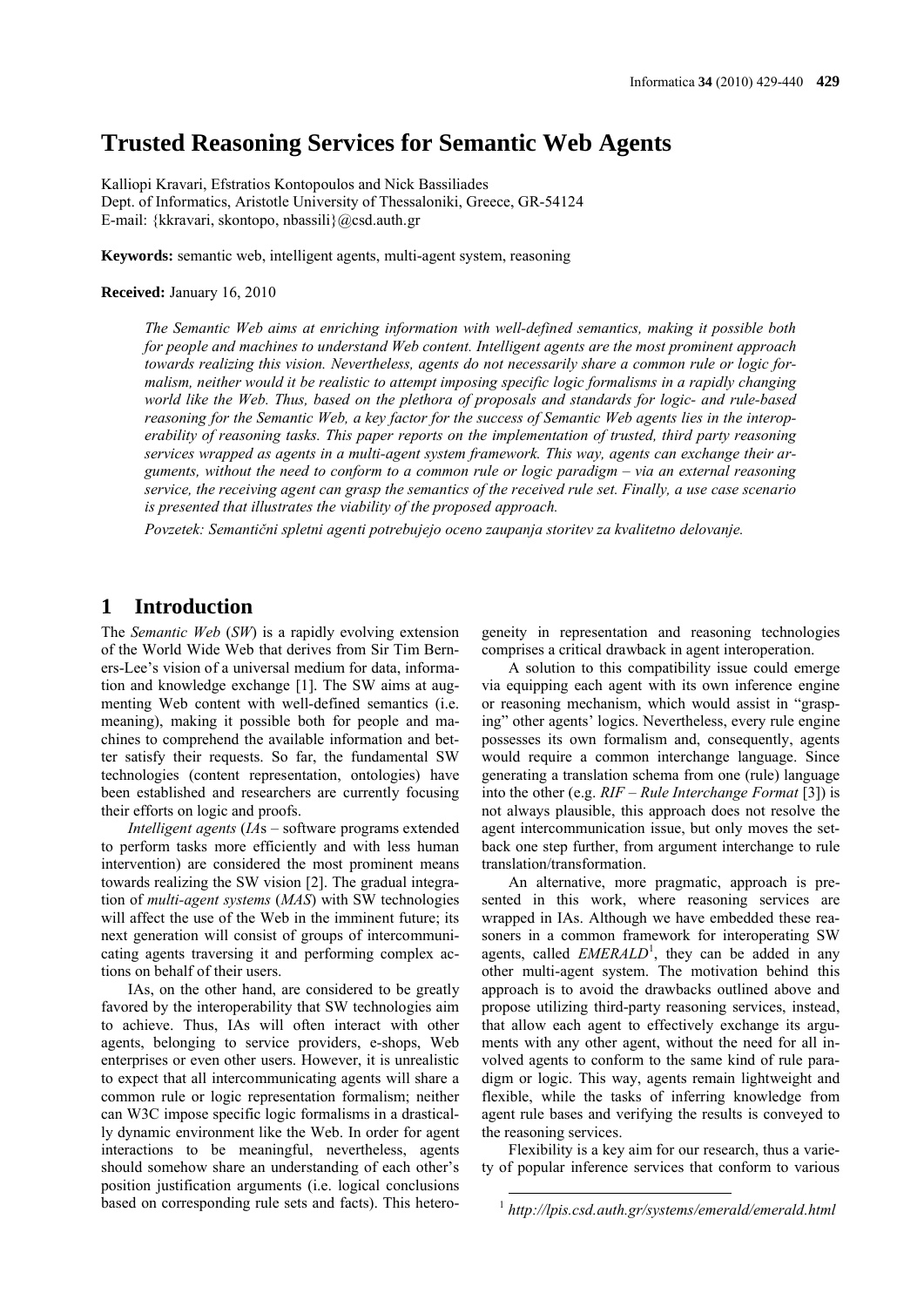types of logics is offered and the list is constantly expanding. Furthermore, the notion of trust is vital, since agents need a mechanism for establishing trust towards the reasoning services, so that they can trust the generated inference results. Towards this direction, reputation mechanisms (centralized and decentralized) were proposed and integrated in the EMERALD framework.

The rest of the paper is structured as follows: Section 2 presents a brief overview of the framework, followed by a more thorough description of the reasoning services, in Section 3. Section 4 features the implemented trust mechanisms, while Section 5 reports on a brokering use case scenario that illustrates the use of the reasoning services and the reputation methodology. Finally, the paper is concluded with an outline of related work paradigms, as well as the final remarks and directions for future improvements.

## **2 Framework overview**

The EMERALD framework is built on-top of  $JADE<sup>2</sup>$ and, as mentioned in the introduction, it involves trusted, third-party reasoning services, deployed as agents that infer knowledge from an agent's rule base and verify the results. The rest of the agents can communicate with these services via ACL message exchange.



Figure 1: Generic Overview.

Figure 1 illustrates a generic overview of the framework: each human user controls a single all-around agent; agents can intercommunicate, but do not have to "grasp" each other's logic. This is why third-party, reasoning services are deployed. In our approach, reasoning services are "wrapped" by an agent interface, called the Reasoner (presented later), allowing other agents to contact them via *ACL* (*Agent Communication Language*) messages.

The element of trust is also vital, since an agent needs to trust the inference results returned from a Rea-

l

soner and is established via centralized and decentralized reputation mechanisms integrated in EMERALD. Figure 1 displays the aspect of the former (centralized) mechanism, where a specialized "*Trust Manager*" agent keeps the reputation scores for the reasoning services given from the rest of the IAs.

Overall, the goal is to apply as many standards as possible, in order to encourage the application and development of the framework. Towards this affair, a number of popular rule engines that comply with various types of (monotonic and non-monotonic) logics are featured in EMERALD (see section 3). Additionally, *RDF*/*S* (*Resource Description Framework/Schema*) and *OWL* (*Web Ontology Language*) serve as language formalisms, using in practice the Semantic Web as infrastructure for the framework.

## **3 Reasoning services**

EMERALD currently implements a number of Reasoner agents that offer reasoning services in two main formalisms: deductive and defeasible reasoning. Table **1** displays the main features of the reasoning engines described in the following sections.

|                  | <b>Type of logic</b>  | Implementation   |
|------------------|-----------------------|------------------|
| <b>R-DEVICE</b>  | deductive             | RDF/CLIPS/RuleML |
| Prova            | deductive             | Prolog/Java      |
| <b>DR-DEVICE</b> | defeasible            | RDF/CLIPS/RuleML |
| <b>SPINdle</b>   | defeasible            | XML/Java         |
|                  |                       |                  |
|                  | <b>Order of Logic</b> | <b>Reasoning</b> |
| <b>R-DEVICE</b>  | $2nd$ order           | fwd chaining     |
| Prova            | $1st$ order           | bwd chaining     |
| <b>DR-DEVICE</b> | 2 <sup>nd</sup> order | fwd chaining     |

Table 1: Reasoning engine features.

*Deductive reasoning* is based on classical logic arguments, where conclusions are proved to be valid, when the premises of the argument (i.e. rule conditions) are true. *Defeasible reasoning* [4], on the other hand, constitutes a non-monotonic rule-based approach for efficient reasoning with incomplete and inconsistent information. When compared to more mainstream non-monotonic reasoning approaches, the main advantages of defeasible reasoning are enhanced representational capabilities and low computational complexity [5]. The following subsection gives a brief insight into the fundamental elements of defeasible logics.

#### **3.1 Defeasible logics**

A *defeasible theory D* (i.e. a knowledge base or a program in defeasible logic) consists of three basic ingredients: a set of facts (*F*), a set of rules (*R*) and a superiority relationship  $(>)$ . Therefore, *D* can be represented by the triple  $(F, R, >)$ .

In defeasible logic, there are three distinct types of rules: strict rules, defeasible rules and defeaters. *Strict rules* are denoted by  $A \rightarrow p$  and are interpreted in the typical sense: whenever the premises are indisputable, so

<sup>2</sup> *JADE (Java Agent Development Environment):* 

*http://jade.tilab.com/*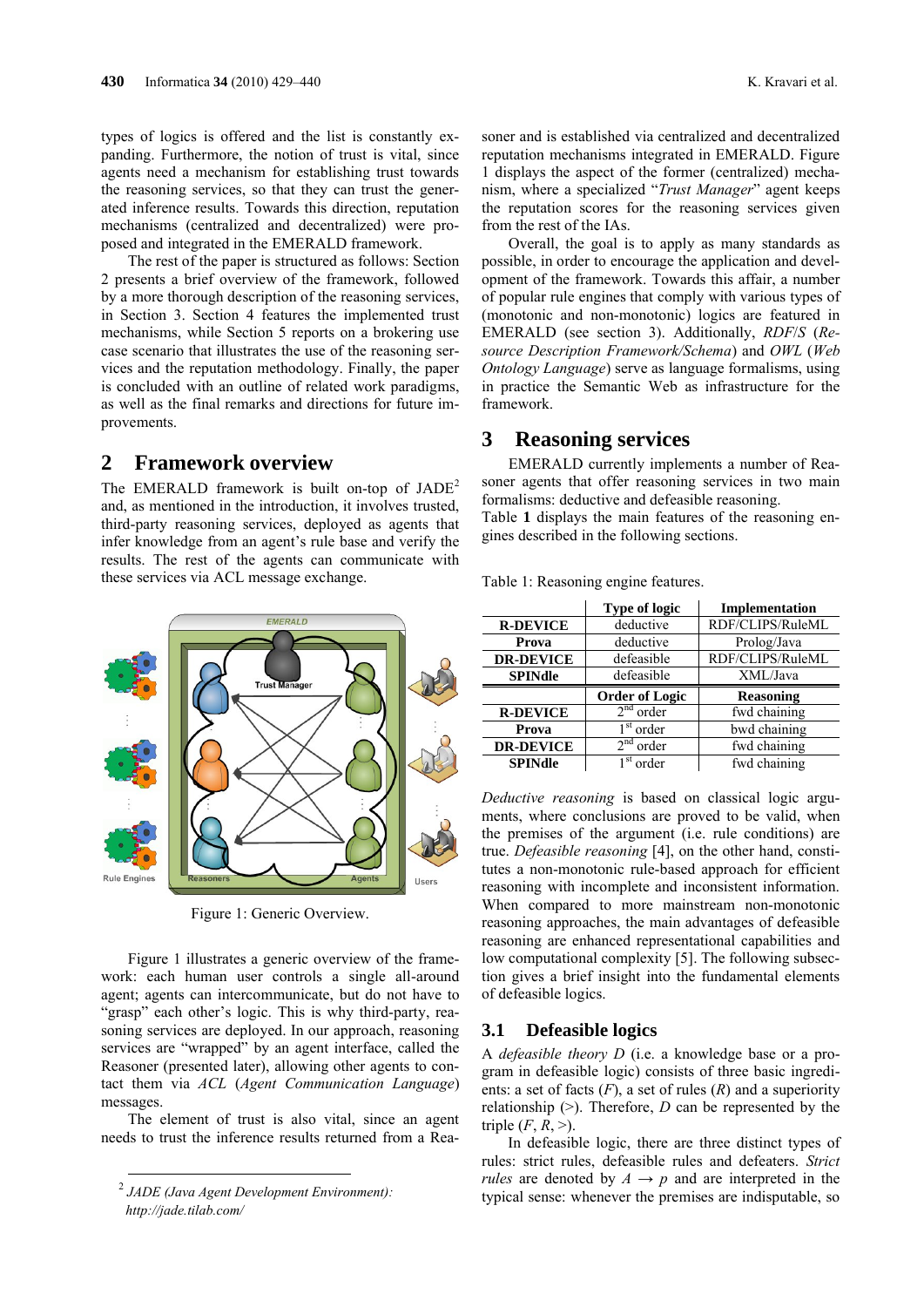is the conclusion. An example of a strict rule is: "*Apartments are houses*", which, written formally, would become:  $r_1$ : apartment(X)  $\rightarrow$  house(X).

*Defeasible rules* are rules that can be defeated by contrary evidence and are denoted by  $A \Rightarrow p$ . An example of such a rule is "*Any apartment is considered to be acceptable*", which becomes:  $r_2$ : apartment(X)  $\Rightarrow$ acceptable(X).

*Defeaters*, denoted by  $A \in p$ , are rules that do not actively support conclusions, but can only prevent some of them. In other words, they are used to defeat some defeasible rules by producing evidence to the contrary. An example of a defeater is:  $r_3$ : pets(X), garden-Size(X, Y), Y>0  $\in$  acceptable(X), which reads as: "*If pets are allowed in the apartment, but the apartment has a garden, then it might be acceptable*". This defeater can defeat, for example, rule  $r_4$ : pets(X)  $\Rightarrow$ ¬acceptable(X).

Finally, the *superiority relationship* among the rule set *R* is an acyclic relation  $>$  on *R*. For example, given the defeasible rules  $r_2$  and  $r_4$ , no conclusive decision can be made about whether the apartment is acceptable or not, because rules  $r_2$  and  $r_4$  contradict each other. But if a superiority relation > with  $r_4 > r_2$  is introduced, then  $r_4$  overrides  $r_2$  and we can indeed conclude that the apartment is considered unacceptable. In this case rule  $r_4$ is called *superior* to  $r_2$  and  $r_2$  *inferior* to  $r_4$ .

Another important element of defeasible reasoning is the notion of *conflicting literals*. In applications, literals are often considered to be conflicting and at most one of a certain set should be derived. An example of such an application is price negotiation, where an offer should be made by the potential buyer. The offer can be determined by several rules, whose conditions may or may not be mutually exclusive. All rules have  $offer(X)$  in their head, since an offer is usually a positive literal. However, only one offer should be made. Therefore, only one of the rules should prevail, based on superiority relations among them. In this case, the conflict set is:

 $C$ (offer $(x, y)$ ) =  ${\neg \text{offer}(x, y)} \cup {\text{offer}(x, z)} \mid z \neq y$ 

For example, the following two rules make an offer for a given apartment, based on the buyer's requirements. However, the second one is more specific and its conclusion overrides the conclusion of the first one.

```
r_5: size(X, Y), Y245, garden(X, Z)
     offer(X,250+2Z+5(Y−45))
r_6: size(X,Y), Y245, garden(X,Z), central(X)
     offer(X,300+2Z+5(Y−45))
r_6 > r_5
```
### **3.2 Deductive reasoners**

EMERALD currently deploys two deductive reasoners, based on the logic programming paradigm: *R-Reasoner* and *Prova-Reasoner*, which deploy the R-DEVICE and Prova rule engines, respectively.

#### **3.2.1 R-DEVICE**

*R-DEVICE* [6] is a deductive object-oriented knowledge base system for querying and reasoning about RDF metadata. The system is based on an OO RDF data model, which is different from the established triplebased model, in the sense that resources are mapped to objects and properties are encapsulated inside resource objects, as traditional OO attributes. More specifically, R-DEVICE transforms RDF triples into CLIPS (COOL) objects and uses a deductive rule language for querying and reasoning about them, in a forward-chaining Datalog fashion. This transformation leads to fewer joins required for accessing the properties of a single resource, subsequently resulting in better inference/querying performance.

Furthermore, R-DEVICE features a deductive rule language (in OPS5/CLIPS-like format or in a RuleMLlike syntax) for reasoning on top of RDF metadata. The language supports a second-order syntax, which is efficiently translated into sets of first-order logic rules using metadata, where variables can range over classes and properties, so that reasoning over the RDF schema can be performed. A sample rule in the CLIPS-like syntax is displayed below:

```
(deductiverule test-rule
  ?x <- (website (dc:title ?t) (dc:creator 
  "John Smith"))
 \rightarrow(result (smith-creations ?t))
)
```
Rule test-rule above seeks for the titles of websites (class website) created by "John Smith". Note that namespaces, like DC, can also be used.

The semantics of the rule language of R-DEVICE are similar to Datalog [7] with a semi-naive evaluation proof procedure and an OO syntax in the spirit of F-Logic [8]. The proof procedure of R-DEVICE dictates that when the condition of the rule is satisfied, then the conclusion is derived and the corresponding object is materialized (asserted) in the knowledge base. R-DEVICE supports non-monotonic conclusions. So, when the condition of a rule is falsified (after being satisfied), then concluded object is retrieved (retracted). R-DEVICE also supports negation-as-failure.

#### **3.2.2 Prova**

*Prova* [9] is a rule engine for rule-based Java scripting, integrating Java with derivation rules (for reasoning over ontologies) and reaction rules (for specifying reactive behaviors of distributed agents). Prova supports rule interchange and rule-based decision logic, distributed inference services and combines ontologies and inference with dynamic object-oriented programming.

As a declarative language with derivation rules, Prova features a Prolog syntax that allows calls to Java methods, thus, merging a strong Java code base with Prolog features, such as backtracking. For example, the following Prova code fragment features a rule, whose body consists of a number of Java method calls: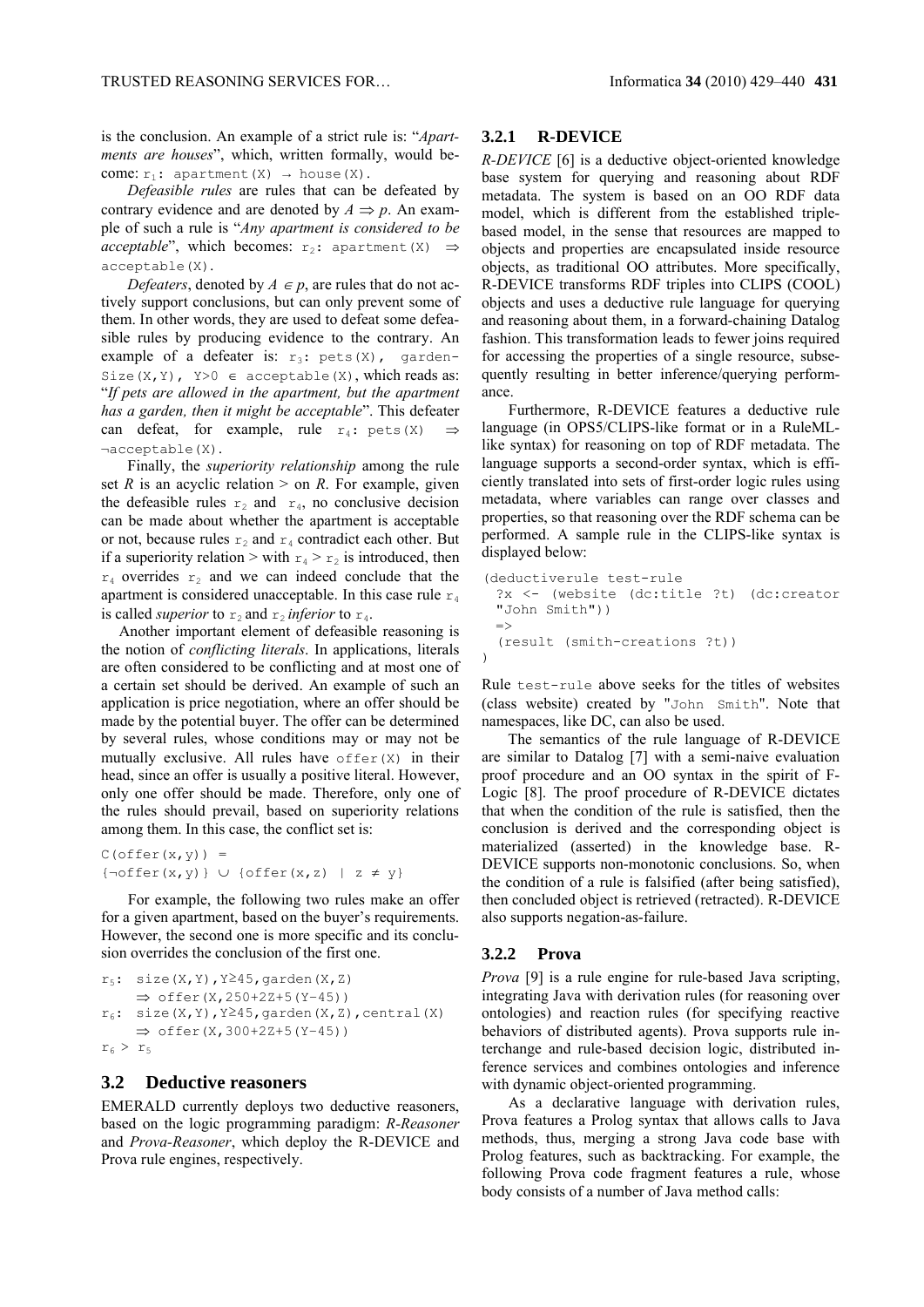```
hello(Name):-
       S = java.lang.String("Hello "),
       S.append(Name),
       java.lang.System.out.println(S).
```
On the other hand, Prova reaction rules are applied in specifying agent behavior, leaving more critical operations (e.g. agent messaging etc.) to the language's Javabased extensions. In this affair, various communication frameworks can be deployed, like JADE,  $JMS<sup>3</sup>$  or even Java events generated by Swing (G.U.I.) components. Reaction rules in Prova have a blocking revMsq predicate in the head and fire upon receipt of a corresponding event. The rcvMsq predicate has the following syntax: rcvMsg(Protocol, To, Performative, [Predicate|Args] | Context). The following code fragment shows a simplified reaction rule for the FIPA *queryref* performative:

```
rcvMsg(Protocol,From,queryref,[Pred|Args]|
Context):-
   derive([Pred|Args]),
   sendMsg(Protocol, From, reply, [Pred|Args]
```
|Context). rcvMsg(Protocol,From,queryref,[Pred|Args], Protocol):-

sendMsg(Protocol, From, end of transmissi on,[Pred|Args]|Context).

The sendMsg predicate is embedded into the body of derivations or reaction rules and fails only if the parameters are incorrect or if the message could not be sent due to various other reasons, like network connection problems. Both code fragments presented above were adopted from [9].

Prova is derived from *Mandarax* [10], an older Javabased inference engine, and extends it by providing a proper language syntax, native syntax integration with Java, agent messaging and reaction rules.

## **3.3 Defeasible reasoners**

Furthermore, EMERALD also supports two defeasible reasoners: *DR-Reasoner* and *SPINdle-Reasoner*, which deploy DR-DEVICE and SPINdle, respectively.

## **3.3.1 DR-DEVICE**

*DR-DEVICE* [11] is a defeasible logic reasoner, based on R-DEVICE presented above. DR-DEVICE is capable of reasoning about RDF metadata over multiple Web sources using defeasible logic rules. More specifically, the system accepts as input the address of a defeasible logic rule base. The rule base contains only rules; the facts for the rule program are contained in RDF documents, whose addresses are declared in the rule base. After the inference, conclusions are exported as an RDF document. Furthermore, DR-DEVICE supports all defeasible logic features, like rule types, rule superiorities etc., applies two types of negation (strong, negation-asfailure) and conflicting (mutually exclusive) literals.

Similarly to R-DEVICE, rules can be expressed either in a native CLIPS-like language, or in a (further) extension of the OORuleML syntax, called *DR-RuleML*, that enhances the rule language with defeasible logic elements. For instance, rule  $r<sub>2</sub>$  from section 3.1 can be represented in the CLIPS-like syntax as:

```
(defeasiblerule r2
 (apartment (name ?X))
 \Rightarrow(acceptable (name ?X)))
```
For completeness, we also include the representation of rule  $r_4$  from section 3.1 in the CLIPS-based syntax, in order to demonstrate rule superiority and negation:

```
(defeasiblerule r4 
  (declare (superior r2))
  (apartment (name ?X) (pets "no"))
 \Rightarrow(not (acceptable (name ?X))))
```
The reasoner agent supporting DR-DEVICE is *DR-Reasoner* [12].

## **3.3.2 SPINdle**

*SPINdle* [13] is an open-source, Java-based defeasible logic reasoner that supports reasoning on both standard and modal defeasible logic. It accepts defeasible logic theories, represented via a text-based pre-defined syntax or via a custom XML vocabulary, processes them and exports the results via XML. More specifically, SPINdle supports all the defeasible logic features (facts, strict rules, defeasible rules, defeaters and superiority relationships), modal defeasible logics [14] with modal operator conversions, negation and conflicting (mutually exclusive) literals.

A sample theory that follows the pre-defined syntax of SPINdle is displayed below (adopted from the SPINdle website<sup>4</sup>):

```
>> sh #Nanook is a Siberian husky.
R1: sh -> d #Huskies are dogs.
R2: sh => -b #Huskies usually do not bark.
R3: d \Rightarrow b #Dogs usually bark.<br>R2 > R3 #R2 is more specifi
               #R2 is more specific than R3.
#Defeasibly, Nanook should not bark.
#That is, +d –b
```
Additionally, as a standalone system, SPINdle also features a visual theory editor for editing standard (i.e. nonmodal) defeasible logic theories.

## **3.4 Reasoner functionality**

1

The reasoning services, as already mentioned, are wrapped by an agent interface, the *Reasoner*, allowing other IAs to contact them via ACL messages. The Reasoner can launch an associated reasoning engine, in order to perform inference and provide results. In essence, the Reasoner is a service and not an autonomous agent; the agent interface is provided in order to integrate Reasoner

l

<sup>3</sup> *JMS (Java Message Service):* 

*http://java.sun.com/products/jms/*

<sup>4</sup> *http://spin.nicta.org.au/spindleOnline/index.html*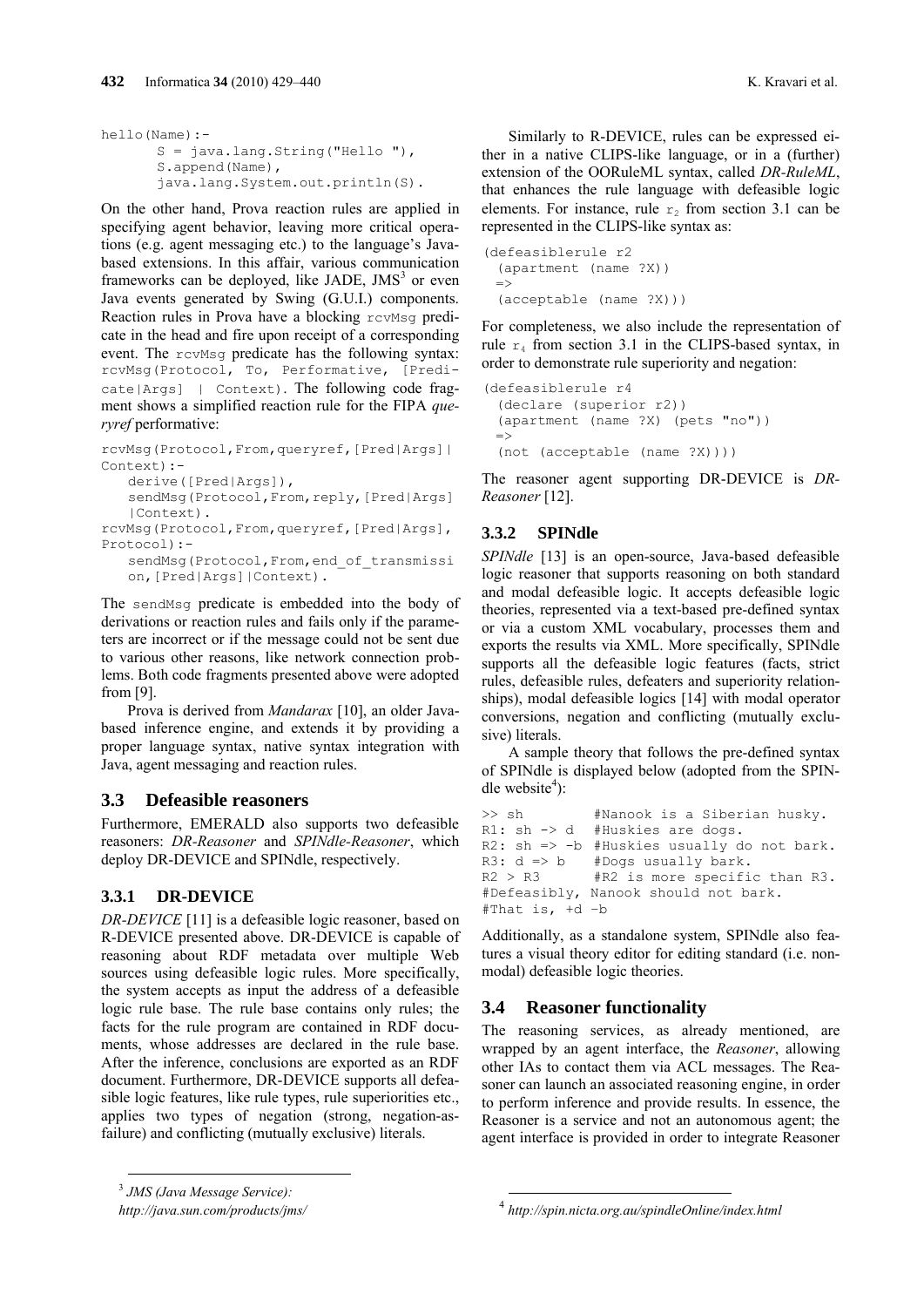agents into EMERALD or even any other multi-agent system.

The procedure is straightforward (Figure 2): each Reasoner constantly stands by for new requests (ACL messages with a "*REQUEST*" communication act). As soon as it gets a valid request, it launches the associated reasoning engine that processes the input data (i.e. rule base) and returns the results. Finally, the Reasoner returns the above result through an "*INFORM*" ACL message.



Figure 2: Reasoners' functionality.

A sample ACL message, based on Fipa2000<sup>5</sup> description, in the CLIPS-like syntax is displayed below: (ACLMessage

```
(communicative-act REQUEST)
(sender AgentA@xx:1099/JADE) 
(receiver xx-Reasoner@xx:1099/JADE) 
....
(protocol protocolA) 
(language "English")
(content C:\\rulebase.ruleml)
```


)

l



Figure 3: Serving multiple requests.

An important feature of the procedure is that whenever a Reasoner receives a new valid request, it launches a new instance of the associated reasoning engine. Therefore, multiple requests are served concurrently and independently (see Fig. 3). As a result, new requests are served almost immediately, avoiding burdening the framework's performance, because the only sequential operation of the reasoner is the transfer of requests and results between reasoning engines and the requesting agents, which are very low demanding in time.

Finally, note that Reasoners do not use a particular rule language. They simply transfer file paths (in the form of Java Strings) via ACL messages either from a requesting agent to a rule engine or from the rule engine to the requesting agent. Obviously, the content of these files has to be written in the appropriate rule language. For instance an agent who wants to use either the DR-DEVICE or the R-DEVICE rule engine has to provide valid RuleML files. Similarly, valid Prova or XML files are required by the Prova and SPINdle rule engine, respectively. Hence, it is up to the requesting agent's user to provide the appropriate files, by taking each time into consideration the rule engines' specifications.

Thus, new reasoners can be easily created and added to the platform by building a new agent that manages messages between the requesting agent and the rule engine. Furthermore, it has to launch instances of the rule engine according to the specific requirements of the engine.

## **4 Trust mechanisms**

Tim Berners-Lee described trust as a fundamental component of his vision for the Semantic Web [1], [15], [16]. Thus, it is not surprising that trust is considered critical for effective interactions among agents in the Semantic Web, where agents have to interact under uncertain and risky situations. However, there is still no single, accepted definition of trust within the research community, although it is generally defined as the expectation of competence and willingness to perform a given task. Broadly speaking, trust has been defined in various ways in literature, depending on the domain of use. Among these definitions, there is one that can be used as a reference point for understanding trust, provided by Dasgupta [17]: "*Trust is a belief an agent has that the other party will do what it says it will (being honest and reliable) or reciprocate (being reciprocative for the common good of both), given an opportunity to defect to get higher payoffs.*"

There are various trust metrics, some involving past experience, some giving relevance to opinions held by an agent's neighbours and others using only a single agent's own previous experience. During the past decade, many different metrics have been proposed, but most have not been widely implemented. Five such metrics are described in [18], among them *Sporas* [19] seems to be the most used metric, although *CR* (*Certified Reputation*) [20] is one of the most recently proposed methodologies.

Our approach adopts two reputation mechanisms, a decentralized and a centralized one. Notice that in both approaches newcomers start with a neutral value. Otherwise, if their initial reputation is set too low, it may be rather difficult to prove trustworthiness through one's

<sup>5</sup> *Fipa2000 description for the ACL Message parameters: www.fipa.org*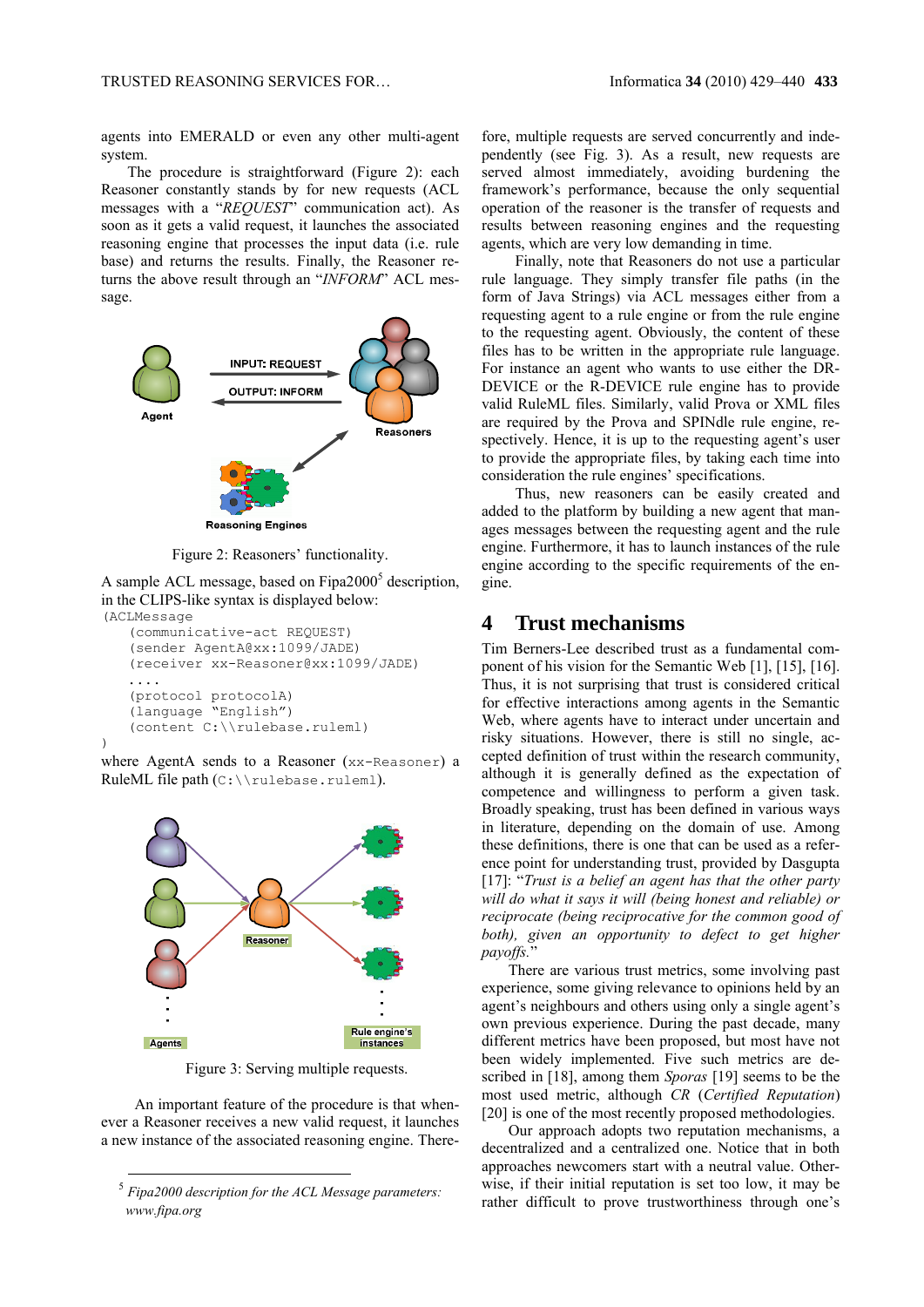actions. If, on the other hand, the reputation is set too high, there may be a need to limit the possibility for users to "start over" after misbehaving. Otherwise, the punishment from having behaved badly becomes void.

#### **4.1 Decentralized reputation mechanism**

The decentralized mechanism is a combination of Sporas and CR, where each agent keeps the references given from other agents and calculates the reputation value, according to the formula:

$$
R_{i+1} = \frac{1}{\theta} \sum_{1}^{t} \Phi(R_i) R_{i+1}^{other} (W_{i+1} - E(W_{i+1}))
$$
 (1)  

$$
\Phi(R) = 1 - \frac{1}{1 + e^{\frac{-(R-D)}{\sigma}}}
$$
 and 
$$
E(W_{i+1}) = \frac{R_i}{D}
$$

where: *t* is the number of ratings the user has received thus far,  $\theta$  is a constant integer greater than 1,  $W_i$  represents the rating given by user  $i$ ,  $R^{other}$  is the reputation value of the user giving the rating, *D* is the range of reputation values (maximum rating minus minimum rating) and  $\sigma$  is the acceleration factor of the damping function *Φ* (the smaller the value of s, the steeper the dumping factor  $\Phi$ ). Note that the value of  $\theta$  determines how fast the reputation value of the user changes after each rating. The larger the value of *θ*, the longer the memory of the system is.

The user's rating value  $W_i$  is based on four coefficients:

- *Correctness* (*Corri*): refers to the correctness of the returned results.
- *Completeness* (*Compi*): refers to the completeness of the returned results.
- *Response time* (*Respi*): refers to the Reasoner's response time.
- *Flexibility* (*Flexi*): refers to the Reasoner's flexibility in input parameters.

The four coefficients are evaluated, based on the user's (subjective) assessment for each standard and their ratings vary from 1 to 10. The final rating value  $(W_i)$  is the weighted sum of the coefficients (equation (2) below), where  $a_{i1}$ ,  $a_{i2}$ ,  $a_{i3}$  and  $a_{i4}$  are the respective weights and  $nCorr_i$ ,  $nComp_i$ ,  $nResp_i$  and  $nFlex_i$  are the normalized values for correctness, completeness, response time and flexibility, accordingly:

$$
w_i = a_{i1}nCorr_i + a_{i2}nComp_i + a_{i3}nResp_i + a_{i4}nFlex_i
$$
 (2)

New users start with a reputation equal to 0 and can advance up to the maximum of 3000. The reputation ratings vary from 0.1 for "terrible" to 1 for "perfect". Thus, as soon as the interaction ends, the Reasoner asks for a rating. The other agent responds with a new message containing both its rating and its personal reputation and the Reasoner applies equation (1) above to update its reputation.

#### **4.2 Centralized reputation mechanism**

In the centralized approach, a third-party agent keeps the references given from agents interacting with Reasoners

or any other agent in the MAS environment. Each reference is in the form of:

*Refi=(a, b, cr, cm, flx, rs)*

where: *a* is the *truster agent*, *b* is the *trustee agent* and *cr* (*Correctness*), *cm* (*Completeness*), *flx* (*Flexibility*) and *rs* (*Response time*) are the evaluation criteria.

Ratings (*r*) vary from -1 (*terrible*) to 1 (*perfect*), while newcomers start with a reputation equal to 0 (*neutral*). The final reputation value  $(R_b)$  is based on the weighted sum of the relevant references stored in the third-party agent and is calculated according to the formula:

 $\sum R_b = w_l * c_r + w_r * c_m + w_s * f l x + w_d * r s$ 

where:  $w_1 + w_2 + w_3 + w_4 = 1$ . Two options are supported for  $R_b$ , a default where the weights are equivalent, namely  $w_k$   $\sqrt{sT_1A_1}=0.25$  each and a user-defined, where the weights vary from 0 to 1 depending on user priorities.

#### **4.3 Comparison**

The simple evaluation formula of the centralized approach, compared to the decentralized one, leads to time gain as it needs less calculation time. Moreover, it provides more guaranteed and reliable results  $(R_h)$ , as it is centralized, overcoming the difficulty to locate references in a distributed mechanism.

In addition, in the decentralized approach an agent can interact with only one agent per time and, thus, requires more interactions, in order to discover the most reliable agent, leading to further time loss.

Agents can use either of the above mechanisms or even both complementarily. Namely, they can use the centralized mechanism, in order to find the most trusted service provider and/or they can use the decentralized approach for the rest of the agents.

## **5 Use case: a brokering scenario**

Defeasible reasoning (see section 3) is useful in various applications, like brokering [21], bargaining and agent negotiations [22]. These domains are also extensively influenced by agent-based technology [23]. Towards this direction, a defeasible reasoning-based brokering scenario is adopted from [24]. In order to demonstrate the functionality of the presented technologies, part of the above scenario is extended with deductive reasoning. Four independent parties are involved, represented by intercommunicating intelligent agents.

- The *customer* (called Carlo) is a potential renter that wishes to rent an apartment based on his requirements (e.g. location, floor) and preferences.
- The *broker* possesses a number of available apartments stored in a database. His role is to match Carlo's requirements with the features of the available apartments and eventually propose suitable flats to the potential renter.
- Two *Reasoners* (independent third-party services), *DR-Reasoner* and *R-Reasoner*, with a high reputation rating that can conduct inference on defeasible and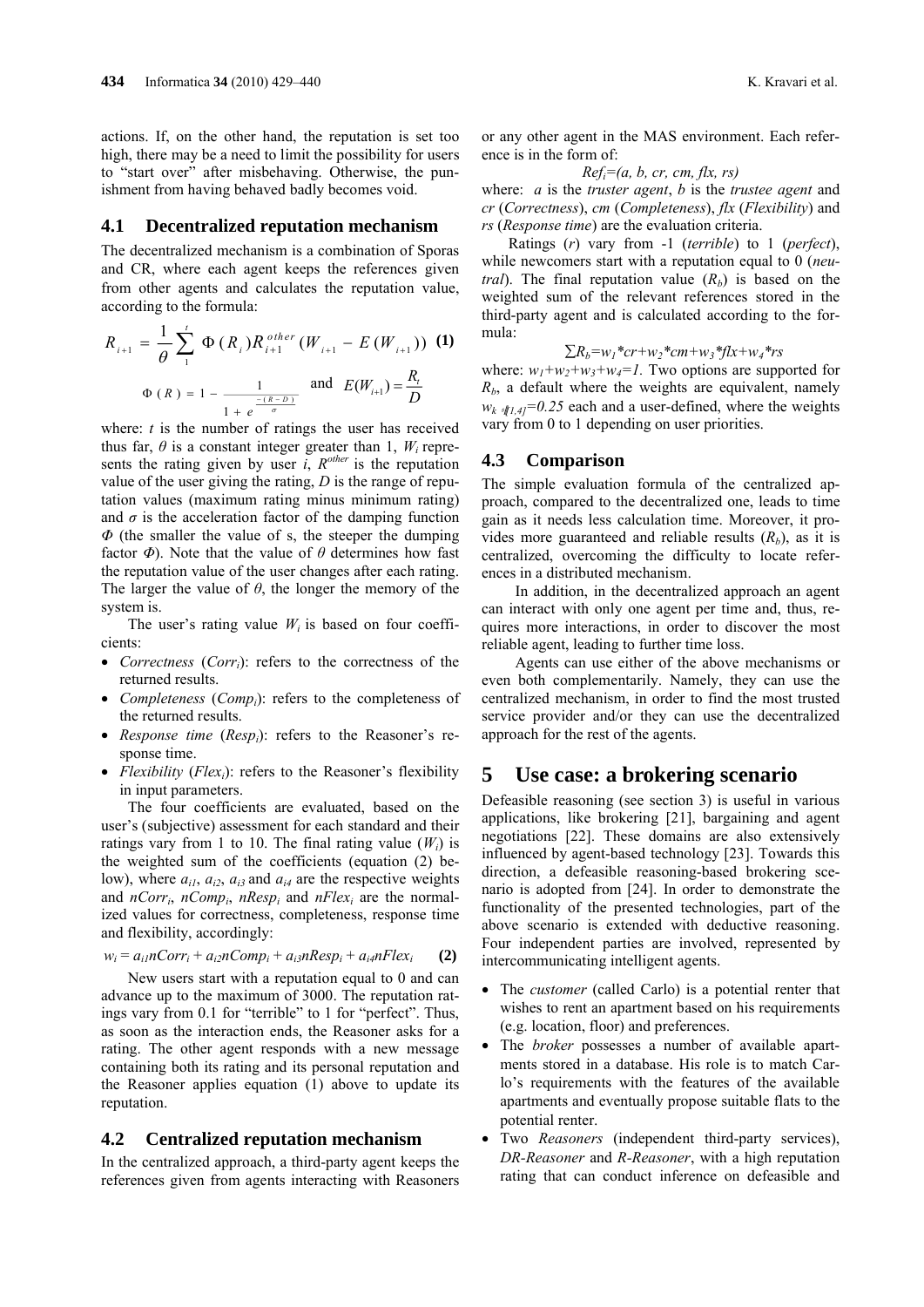deductive logic rule bases, accordingly, and produce the results as an RDF file.

#### **5.1 Scenario overview**

The scenario is carried out in eight distinct steps, as shown in Fig. 4 Carlo's agent retrieves the corresponding apartment schema (Appendix A), published in the broker's website, formulates his requirements accordingly and submits them to the broker, in order to get back all the available apartments with the proper specifications (Fig. 4 – step 1). These requirements are expressed in defeasible logic, in the DR-DEVICE RuleML-like syntax (Fig 5 and Fig 6). For the interested reader, Appendix B features a full description of the customer's requirements in d-POSL (see Appendix E), a POSL[25]-like dialect for representing defeasible logic rule sets in a more compact way.

The broker, on the other hand, has a list of all available apartments, along with their specifications (stored as an RDF database – see **Figure** 7 for an excerpt), but does not reveal it to Carlo, because it's one of his most valuable assets. However, since the broker cannot process Carlo's requirements using defeasible logic, he requests a trusted third-party reasoning service. The DR-Reasoner, as mentioned, is an agent-based service that uses DR-DEVICE, in order to infer conclusions from a defeasible logic program and a set of facts in an RDF document. Hence, the broker sends the customer's requirements, along with the URI of the RDF document containing the list of available apartments, and stands by for the list of proper apartments (step 2).



Figure 4: The distinct steps featured in the scenario.

Then, DR-Reasoner launches DR-DEVICE, which processes the above data and returns an RDF document, containing the apartments that fulfil all requirements (Fig. 8). When the result is ready, the Reasoner sends it back to the broker's agent (step 3). The latter should forward the results to Carlo's agent; however, the broker possesses a private "agenda", i.e. a rulebase that infers broker's proposals, according to his/her own strategy, customized to Carlo's case, i.e. selected from the list of apartments compatible to Carlo's requirements. A sample of these rules is shown in Appendix C; one rule proposes the biggest apartment in the city centre, while the other one suggests the apartment with the largest garden in the suburbs. These rules are formulated using deductive logic, so the broker sends them, along with the results of the previous inference step, to the R-Reasoner that launches R-DEVICE (step 4). Finally, the broker gets the appropriate list with proposed apartments that fulfil his "special" rules (step 5).

| <ruleml rdf_export="export-carlo.rdf" rdf_import="carlo_ex.rdf"></ruleml> |
|---------------------------------------------------------------------------|
|                                                                           |
| <oid><lnd uri="&amp;carlo_rb;r1">r1</lnd></oid>                           |
| ≺head>                                                                    |
| ≺Atom>                                                                    |
| <op><rel>acceptable</rel></op>                                            |
| <slot><lnd>apartment</lnd><var>x</var></slot>                             |
| ≺/Atom>                                                                   |
| ≺⁄head>                                                                   |
| ≺bod∨>                                                                    |
| <atom><op><rel uri="carlo:apartment"></rel></op></atom>                   |
| <slot><lnd>cario:name</lnd><var>x</var></slot>                            |
| ≺/Atom>                                                                   |
| ≤⁄bodv>                                                                   |
| <∄mplies                                                                  |
| .<br>                                                                     |

Figure 5: Rule base fragment – rule  $r_1$ .

| <ruleml rdf_export="export-carlo.rdf" rdf_import="carlo_ex.rdf"></ruleml> |
|---------------------------------------------------------------------------|
|                                                                           |
| <oid><lnd uri="&amp;carlo_rb;r2">r2</lnd></oid>                           |
| ≺head>                                                                    |
| ≺Neg>                                                                     |
| ≺Atom>                                                                    |
| <op><rel>acceptable</rel></op>                                            |
| <slot><lnd>apartment</lnd><var>x</var></slot>                             |
|                                                                           |
| ≺Neg>                                                                     |
|                                                                           |
| <body></body>                                                             |
| ≺Atom>                                                                    |
| <op><rel uri="carlo:apartment"></rel></op>                                |
| <slot><lnd>carlo:name</lnd><var>x</var></slot>                            |
| <slot><lnd>carlo:bedrooms</lnd></slot>                                    |
| <constraint></constraint>                                                 |
| <and constraint=""><var>y</var></and>                                     |
| <function_call name="&lt;"></function_call>                               |
| <var>y</var> <lnd>2</lnd>                                                 |
|                                                                           |
|                                                                           |
|                                                                           |
|                                                                           |
|                                                                           |
| ≺⁄bodv>                                                                   |
| <superior><lnd uri="&amp;carlo_rb;r1"></lnd></superior>                   |
| <∄mplies>                                                                 |
| ≼írulebase≽                                                               |

Figure 6: Rule base fragment – rule  $r_2$ .

Eventually, Carlo receives the appropriate list (step 6) and has to decide which apartment he prefers. However, his agent does not want to send Carlo's preferences to the broker, because he is afraid that the broker might take advantage of that and will not present him with his most preferred choices. Thus, Carlo's agent sends the list of acceptable apartments (an RDF document) and his preferences (once again as a defeasible logic rule base) to the Reasoner (step 7). The latter calls DR-DEVICE and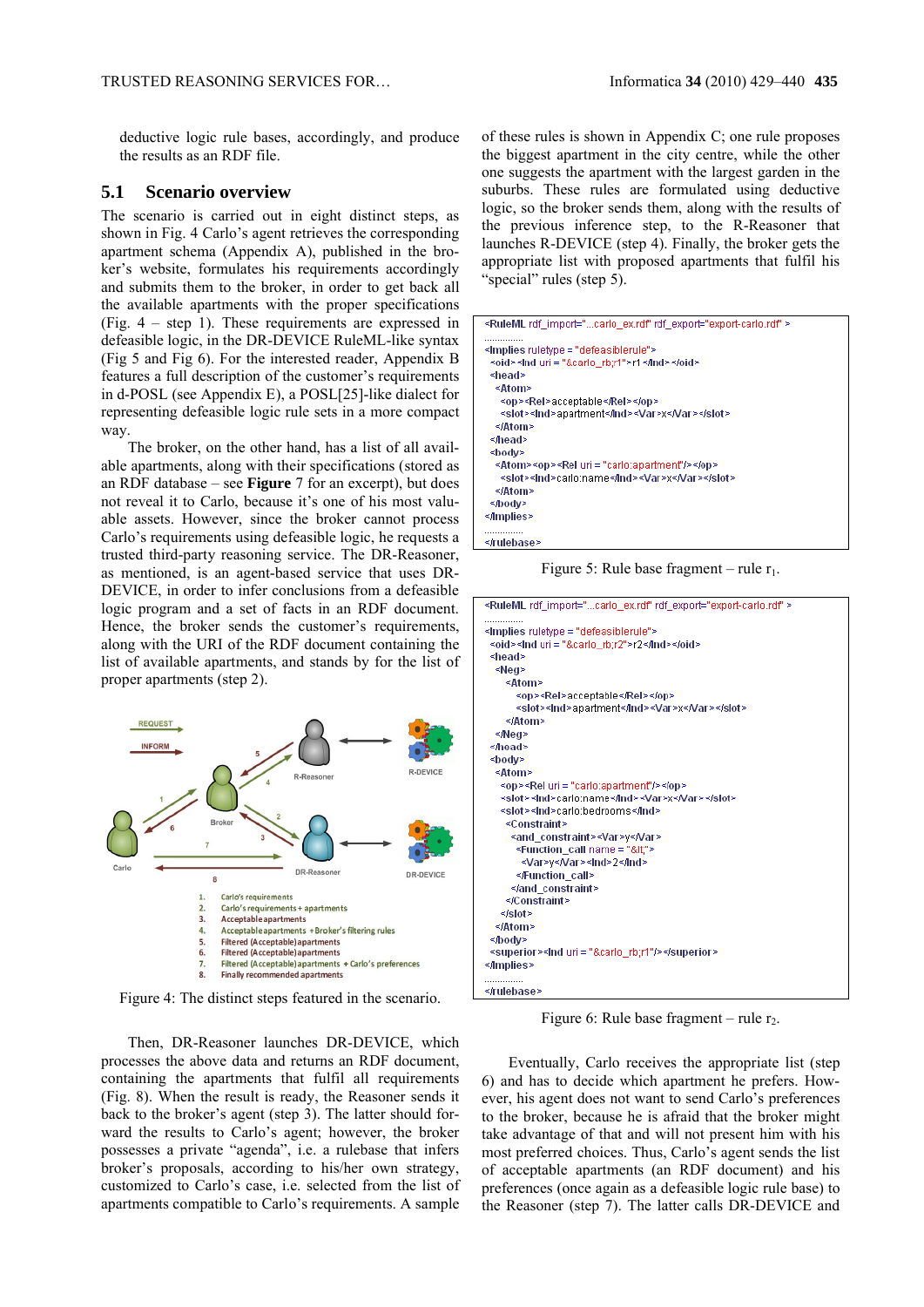gets the single most appropriate apartment. It replies to Carlo and proposes the best transaction (step 8). The procedure ends and Carlo can safely make the best choice based on his requirements and personal preferences. See Appendix D for a d-POSL version of Carlo's specific preferences. Notice that Carlo takes into consideration not only his preferences and requirements, but also broker's proposals, as long as they are compatible with his own requirements.



Figure 7: RDF document excerpt for available apartments.

As for the reputation rating, after each interaction with the Reasoners, both the Broker and the Customer are requested for their ratings. For instance, after the successful end of step 3, the Broker not only proceeds to step 4, but also sends its rating to the Reasoner or/and the third-party agent. As a result, the latter updates the reputation value.



Figure 8: Results of defeasible reasoning exported as an RDF document.

#### **5.2 Brokering protocol**

Although FIPA provides standardized protocols, we found that none is suitable for our brokering scenario, since 1-1 automated brokering cannot be supported. As a result, a brokering protocol was implemented that encodes the allowed sequences of actions for the automation of the brokering process among the agents. The protocol is depicted in Fig. 9 and is based on specific performatives that conform to the FIPA ACL specification.

 $S_0$  to  $S_6$  represent the states of a brokering trade and *E* is the final state. Predicates *Send* and *Receive* represent the interactions that cause state transitions. For instance, the sequence of transitions for the customer is:  $S_1 \rightarrow S_2 \rightarrow S_3 \rightarrow S_4 \rightarrow S_5 \rightarrow E$ , which means that the agent initially sends a *REQUEST* message  $(S_1 \rightarrow S_2)$  to the broker, then waits and finally gets an *INFORM* message with the response  $(S_2 \rightarrow S_3)$ . After that, the customer decides to send a new request message to the DR-Reasoner

 $(S_3 \rightarrow S_4)$ , receives an *INFORM* message from him  $(S_4 \rightarrow S_5)$  and successfully terminates the process  $(S_5 \rightarrow E)$ .

On the other hand, the transition sequence for the broker is:  $S_0 \rightarrow S_1 \rightarrow S_2 \rightarrow S_3 \rightarrow S_4 \rightarrow S_5 \rightarrow S_6 \rightarrow E$ . Initially, the agent is waiting for new requests; as soon as one is received  $(S_0 \rightarrow S_1)$ , he sends an enriched *REQUEST* message to the DR-Reasoner  $(S_1 \rightarrow S_2)$  and waits for results. Finally, he gets the *INFORM* message from the DR-Reasoner  $(S_2 \rightarrow S_3)$  and sends a new enriched *REQUEST* message to the R-Reasoner  $(S_3 \rightarrow S_4)$ . Eventually, the broker receives the appropriate *INFORM* message from the R-Reasoner  $(S_4 \rightarrow S_5)$  and forwards it to the customer  $(S_5 \rightarrow S_6)$ , terminating the trade  $(S_6 \rightarrow E)$ .



Figure 9: Agent brokering communication protocol.

In case that an agent receives a wrong performative, it sends back a NOT-UNDERSTOOD message and the interaction is repeated.

## **6 Related work**

A similar architecture for intelligent agents is presented in [26], where various reasoning engines are employed as plug-in components, while agents intercommunicate via FIPA-based communication protocols. The framework is build on top of the OPAL agent platform [27] and, similarly to EMERALD, features distinct types of reasoning services that are implemented as reasoner agents. The featured reasoning engines are *3APL* [28], *JPRS* (*Java Procedural Reasoning System*) and *ROK* (*Rule-driven Object-oriented Knowledge-based System*) [29]. 3APL agents incorporate BDI logic elements and first-order logic features, providing constructs for implementing agent beliefs, declarative goals, basic capabilities and reasoning rules, through which an agent's goals can be updated or revised. JPRS agents perform goal-driven procedural reasoning and each JPRS agent is composed of a world model (agent beliefs), a plan library (plans that the agent can use to achieve its goals), a plan executor (reasoning module) and a set of goals. Finally, ROC agents are composed of a working memory, a rule-base (consisting of first-order, forward-chaining production rules) and a conflict set. Thus, following a similar approach to EMERALD, the framework integrates the three reasoning engines into OPAL in the form of OPAL micro-agents.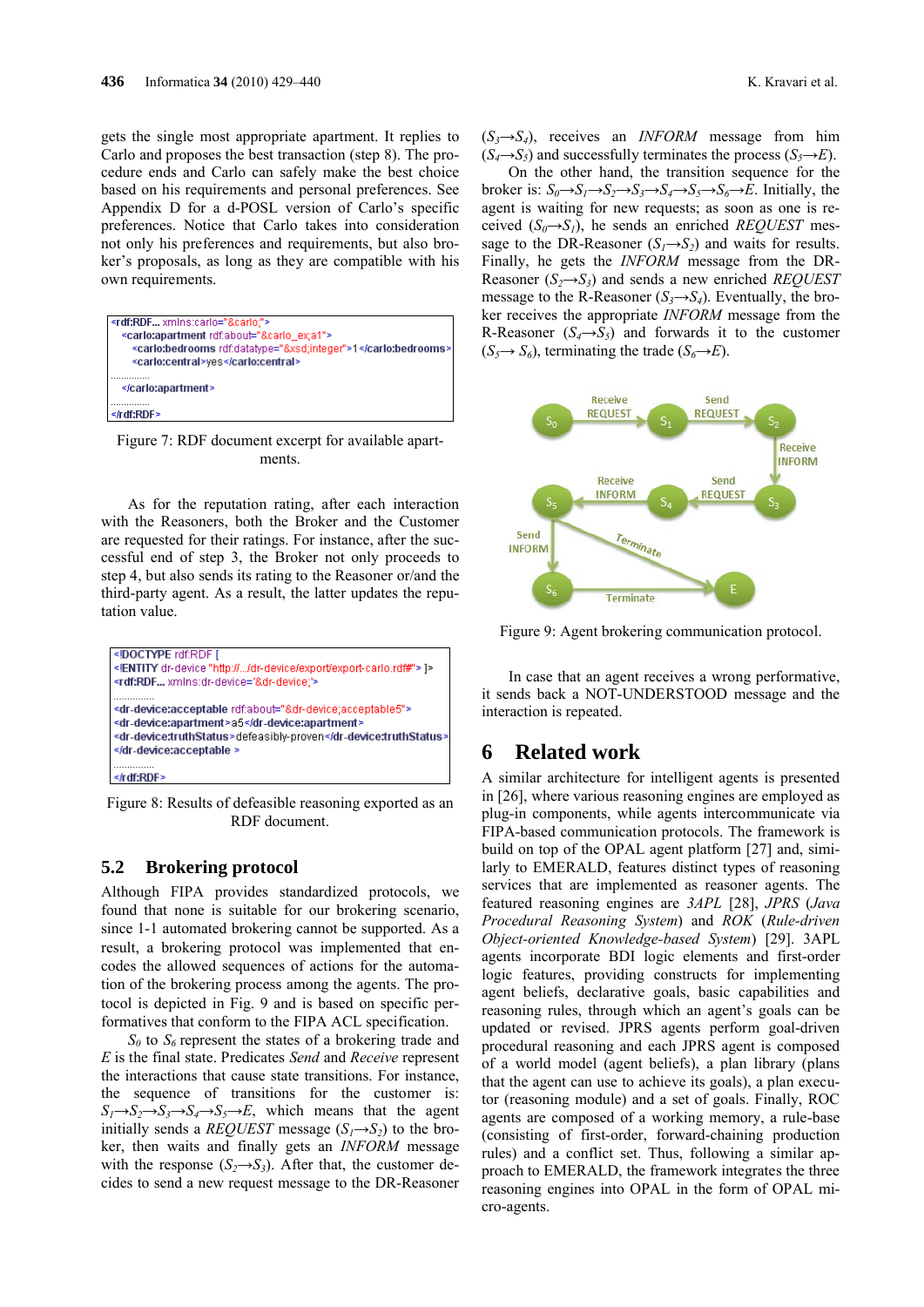The primary difference between the two frameworks lies in the variety of reasoning services offered by EM-ERALD. While the three reasoners featured in [26] are all based on declarative rule languages, EMERALD proposes a variety of reasoning services, including deductive, defeasible and modal defeasible reasoning, thus, comprising a more integrated solution. Furthermore, the framework does not feature a trust and reputation mechanism. Finally, and most importantly, the approach of [26] is not based on Semantic Web standards, like EMERALD, for rule and data interchange.

The *Rule Responder* [30] project builds a serviceoriented methodology and a rule-based middleware for interchanging rules in virtual organizations, as well as negotiating about their meaning. Rule Responder demonstrates the interoperation of various distributed platformspecific rule execution environments, based on Reaction RuleML as a platform-independent rule interchange format. We have a similar view of reasoning service for intelligent agents and usage of RuleML. Also, both approaches allow utilizing a variety of rule engines. However, contrary to Rule Responder, our framework (EM-ERALD) is based on FIPA specifications, achieving a fully FIPA-compliant model and proposes two reputation mechanisms to deal with trust issues. Finally, and most importantly, our framework does not rely on a single rule interchange language, but allows each agent to follow its own rule formalism, but still be able to exchange its rule base with other agents, which will use trusted third-party reasoning services to infer knowledge based on the received ruleset.

*DR-BROKERING*, a system for brokering and matchmaking, is presented in [31]. The system applies RDF in representing offerings and a deductive logical language for expressing requirements and preferences. Three agent types are featured (Buyer, Seller and Broker). Similarly, our approach identifies roles such as Broker and Buyer. On the other hand, we provide a number of independent reasoning services, offering both deductive and defeasible logic. Moreover, our approach takes into account trust issues, providing two reputation approaches in order to guarantee the interactions' safety.

In [32] a negotiation protocol and a framework that applies it are described. Similarly to our approach, the proposed framework also uses JADE. Additionally, a taxonomy of declarative rules for capturing a wide variety of negotiation mechanisms in a well-structured way is derived. The approach offers the same advantages with EMERALD, namely, the involved mechanisms are being represented in a more modular and explicit way. This makes agent design and implementation easier, reducing the risks of unintentional incorrect behaviour. On the other hand, EMERALD comprises a more generic framework, allowing the adoption of various scenarios that are not only restricted in negotiations. Moreover, reasoning services are provided, along with two reputation models for agents.

## **7 Conclusions**

The paper argued that agent technology will play a vital role in the realization of the Semantic Web vision and presented a variety of reasoning services, wrapped in an agent interface, embedded in a common framework for interoperating SW IAs, called *EMERALD*, a JADE multiagent framework designed specifically for the Semantic Web. This methodology allows each agent to effectively exchange its argument base with any other agent, without the need for all involved agents to conform to the same kind of rule paradigm or logic. Instead, via EMERALD, IAs can utilize third-party reasoning services, that will infer knowledge from agent rule bases and verify the results.

The framework offers a variety of popular inference services that conform to various types of logics. Additionally, since agents need a mechanism for establishing trust towards the reasoning services, reputation mechanisms (centralized and decentralized) were integrated in the framework and were also described in this work. Finally, the paper presents a use case brokering trade scenario that illustrates the usability of the technologies described in the paper.

As for future directions, it would be interesting to verify our model's capability to adapt to a variety of different scenarios other than brokering. An appealing field could be contract negotiation; the incorporation of negotiation elements into the agents' behavior would demand alterations in the protocol. The latter would now have to include the agents' negotiation strategy as well. Another goal is to integrate an even broader variety of distinct reasoning engines, thus, forming a flexible, generic environment for interoperating agents in the SW. Finally, our intention is to test our reasoning services (reasoners) in data intensive applications.

## **References**

- [1] Berners-Lee T, Hendler J, Lassila O (2001) The Semantic Web. *Scientific American*, 284(5):34-43
- [2] Hendler J (2001) Agents and the Semantic Web. *IEEE Intelligent Systems*, 16(2):30-37
- [3] Boley H, Kifer M. *RIF Basic Logic Dialect*. Latest version available at http://www.w3.org/TR/rif-bld/.
- [4] Nute D. (1987) Defeasible Reasoning. *20th International Conference on Systems Science*, IEEE Press, pp. 470-477.
- [5] Maher MJ (2001) Propositional defeasible logic has linear complexity. *Theory and Practice of Logic Programming*  $1(6)$  $691-711$
- [6] Bassiliades N, Vlahavas I (2006) R-DEVICE: An Object-Oriented Knowledge Base System for RDF Metadata. *International Journal on Semantic Web and Information Systems*, 2(2):24-90.
- [7] Abiteboul S, Hull R, Vianu V (1995) *Foundations of Databases*. Addison-Wesley, p. 305.
- [8] Kifer M, Lausen G, Wu J (1995) Logical foundations of object-oriented and frame-based languages. *J. ACM* 42(4):741-843.
- [9] Kozlenkov A, Penaloza R, Nigam V, Royer L, Dawelbait G, Schroeder M (2006) Prova: Rule-based Java Scripting for Distributed Web Applications: A Case Study in Bioinformatics. In Sebastian Schaffert (Ed.) *Workshop on Re-*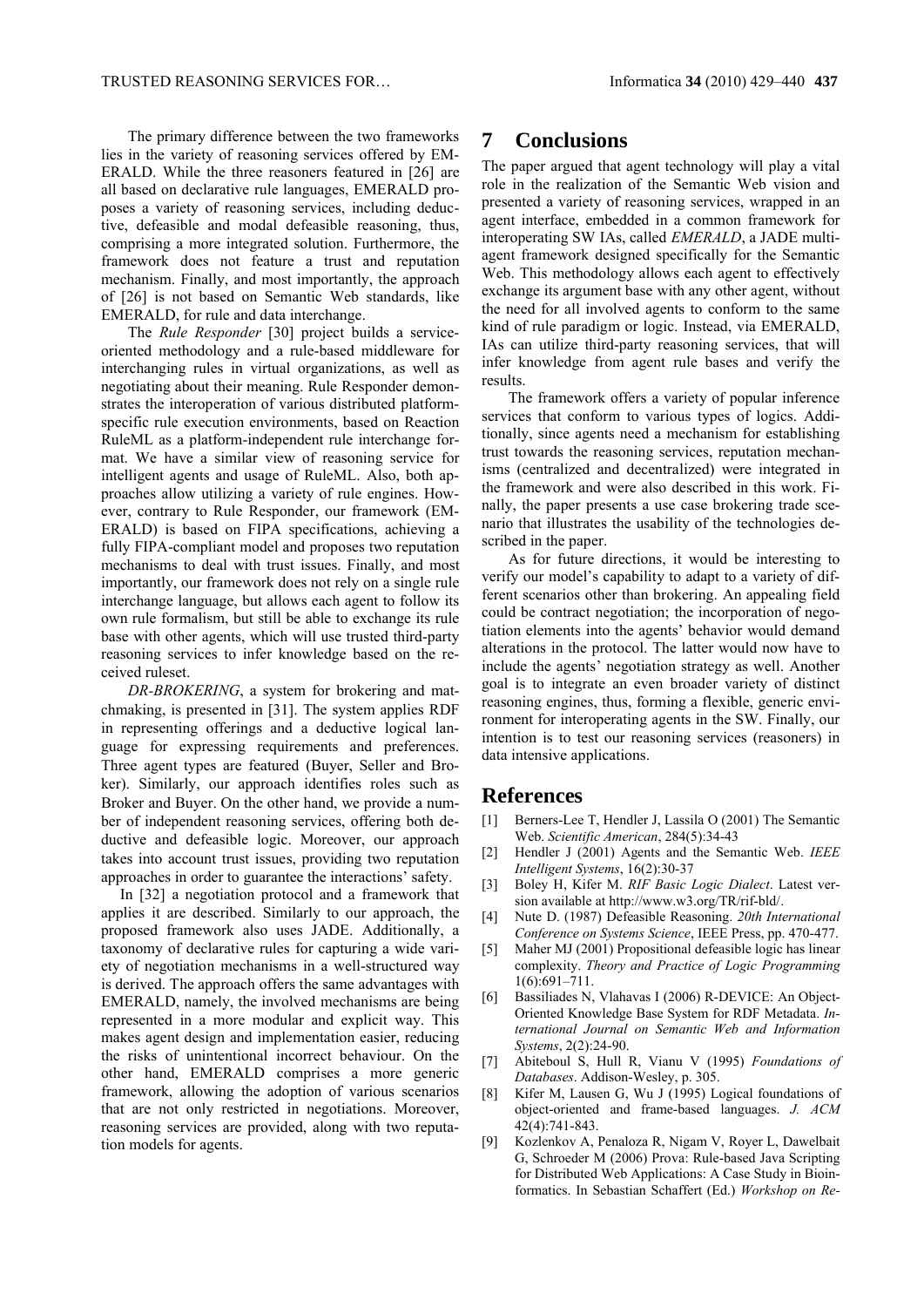*activity on the Web at the International Conference on Extending Database Technology (EDBT 2006)*, Springer.

- [10] Dietrich J, Kozlenkov A, Schroeder M, Wagner G (2003) Rule-based agents for the semantic web. *Electronic Commerce Research and Applications*, 2(4):323–338.
- [11] Bassiliades N, Antoniou G, Vlahavas I (2006) A Defeasible Logic Reasoner for the Semantic Web. *International Journal on Semantic Web and Information Systems*,  $2(1):1-41.$
- [12] Kravari K, Kontopoulos E, Bassiliades N (2009) Towards a Knowledge-based Framework for Agents Interacting in the Semantic Web. *2009 IEEE/WIC/ACM International Conference on Intelligent Agent Technology (IAT'09)*, Italy, Vol. 2, pp. 482-485.
- [13] Lam H, Governatori G (2009) The Making of SPINdle. *RuleML-2009 International Symposium on Rule Interchange and Applications*, Springer, pp. 315-322.
- [14] Governatori, G, Rotolo, A (2008). BIO logical agents: Norms, beliefs, intentions in defeasible logic*. Journal of Autonomous Agents and Multi Agent Systems* 17:36–69.
- [15] Berners-Lee T (1999) Weaving the Web, Harper San Francisco, ISBN: 0062515861.
- [16] Berners-Lee T, Hall W, Hendler J, O'Hara K, Shadbolt N, Weitzner D (2006) A Framework for Web Science. *Foundations and Trends in Web Science*, Vol 1, No 1.
- [17] Dasgupta P (2000) Trust as a commodity. Gambetta D. (Ed.). *Trust: Making and Breaking Cooperative Relations*, Blackwell, pp. 49-72.
- [18] Macarthur K (2008) Tutorial: Trust and Reputation in Multi-Agent Systems. *International Conference on Autonomous Agents and Multiagent Systems* (*AAMAS 2008*), Portugal.
- [19] Zacharia G, Moukas A, Maes P (2000) Collaborative reputation mechanisms for electronic marketplaces. *Decision Support Systems*, 29:371-388.
- [20] Huynh T, Jennings N, Shadbolt N (2006) Certified Reputation: how an agent can trust a stranger. In *AAMAS '06: Proceedings of the fifth international joint conference on Autonomous agents and multiagent systems*, Hokkaido, Japan.
- [21] Benjamins R, Wielinga B, Wielemaker J, Fensel D (1999) An Intelligent Agent for Brokering Problem-Solving Knowledge. *International Work-Conference on Artificial Neural Networks IWANN* (2), pp. 693-705.
- [22] Governatori G, Dumas M, Hofstede A ter, Oaks P (2001) A Formal Approach to Protocols and Strategies for (Legal) Negotiation. *International Conference on Artificial Intelligence and Law (ICAIL 2001)*, pp. 168-177.
- [23] Skylogiannis T, Antoniou G, Bassiliades N, Governatori G, Bikakis A (2007) DR-NEGOTIATE - A System for Automated Agent Negotiation with Defeasible Logicbased Strategies. Data & Knowledge Engineering (*DKE)*, 63(2):362-380.
- [24] Antoniou G, Harmelen F van (2004) *A Semantic Web Primer*. MIT Press.
- [25] Boley H.: POSL: An Integrated Positional-Slotted Language for Semantic Web Knowledge.
- http://www.ruleml.org/submission/ruleml-shortation.html [26] Wang M, Purvis M, Nowostawski M. (2005) An Internal Agent Architecture Incorporating Standard Reasoning Components and Standards-based Agent Communication. In: *IEEE/WIC/ACM international Conference on intelligent Agent Technology (IAT'05)*, IEEE Computer Society, Washington, DC, pp. 58-64.
- [27] Purvis M, Cranefield S, Nowostawski M, Carter D (2002) Opal: A Multi-Level Infrastructure for Agent-Oriented Software Development. In: *Information Science Discus-*

*sion Paper Series*, number 2002/01, ISSN 1172-602. University of Otago, Dunedin, New Zealand.

- [28] Dastani M, van Riemsdijk M B, Meyer J-J C. (2005) Programming multi-agent systems in 3APL. In: R. H. Bordini, M. Dastani, J. Dix, and A. El Fallah Seghrouchni (Eds.) *Multi-Agent Programming: Languages, Platforms and Applications*, Springer, Berlin.
- [29] Nowostawski, M. (2001) Kea Enterprise Agents Documentation.
- [30] Paschke A, Boley H, Kozlenkov A, Craig B (2007) Rule responder: RuleML-based Agents for Distributed Collaboration on the Pragmatic Web. *2nd International Conference on Pragmatic Web*. ACM, pp. 17-28, vol. 280, Tilburg, The Netherlands.
- [31] Antoniou G, Skylogiannis T, Bikakis A, Bassiliades N (2005) DR-BROKERING – A Defeasible Logic-Based System for Semantic Brokering. *IEEE International Conference on E-Technology, E-Commerce and E-Service*, IEEE, pp. 414-417.
- [32] Bartolini C, Preist C, Jennings N (2002) A Generic Software Framework for Automated Negotiation. *1st International Joint Conference on the Autonomous Agents and Multi-Agent Systems (AAMAS)*, Italy.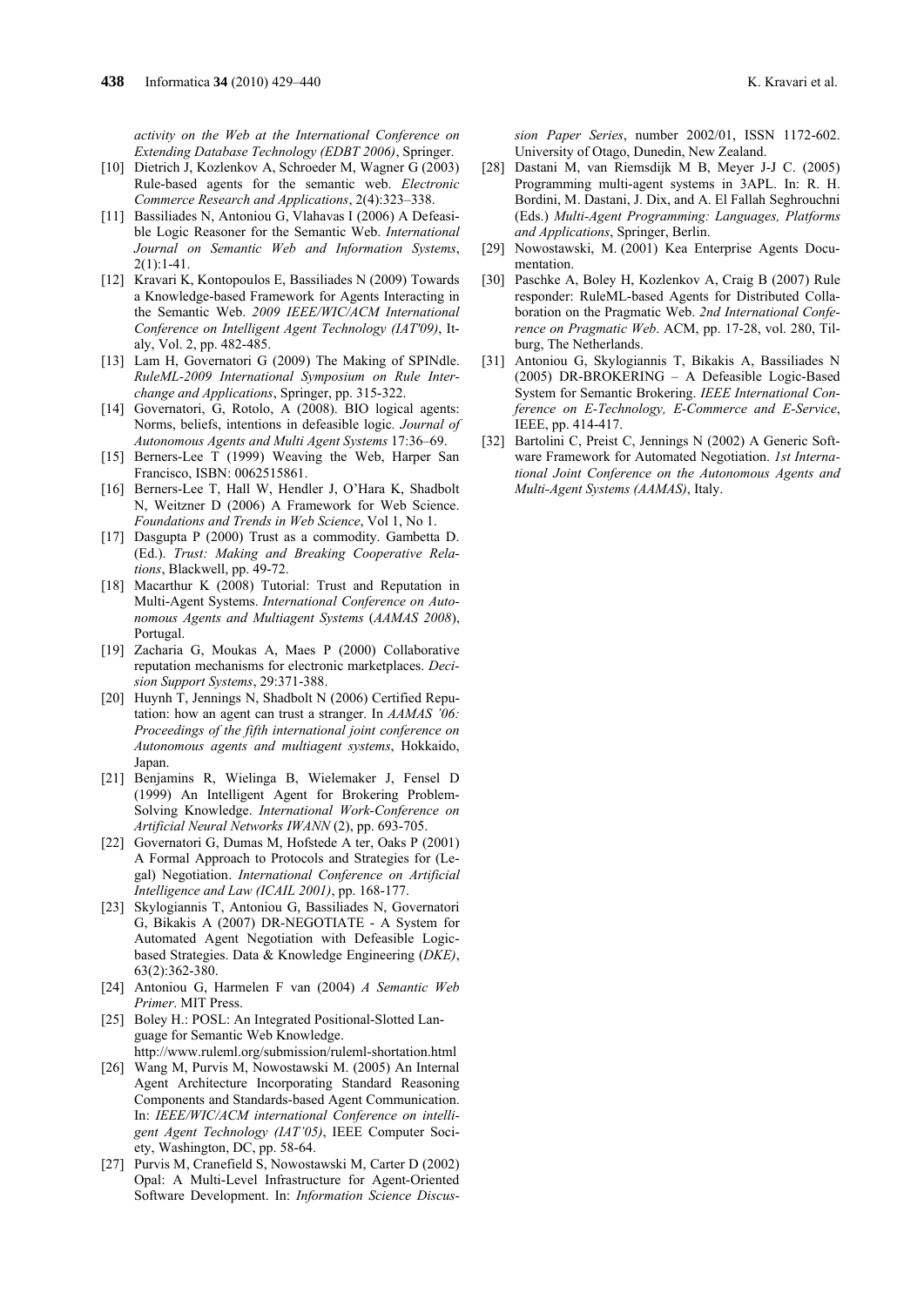## **Appendix A – Apartment Schema**

The RDF Schema file for the broker's apartments and proposals (Section 5):

| rdf:RDF [<!ENTITY rdf"http://www.w3.org/1999/02/22-rdf-syntax-ns#"                          |
|---------------------------------------------------------------------------------------------|
| ENTITY carlo "http://lpis.csd.auth.gr/systems/dr-device/carlo/carlo.rdf#"                   |
| ENTITY rdfs "http://www.w3.org/2000/01/rdf-schema#"                                         |
| ENTITY xsd "http://www.w3.org/2001/XMLSchema#"  >                                           |
| <rdf:rdf <="" td="" xminstcario="&amp;cario;" xminstrdf="&amp;rdf;"></rdf:rdf>              |
| xmins:rdfs="&rdfs" xmins:xsd="&xsd">                                                        |
| <rdfs:class rdf.about="&amp;carlo;apartment" rdfs:label="apartment"></rdfs:class>           |
| <rdfs:subclassof rdf:resource="&amp;rdfs:Resource"></rdfs:subclassof>                       |
|                                                                                             |
| <rdf:property rdf.about="&amp;carlo;bedrooms" rdfs:label="bedrooms"></rdf:property>         |
| <rdfs:domain.rdf.resource="&carlo:apartment"></rdfs:domain.rdf.resource="&carlo:apartment"> |
| <rdfs:range rdf:resource="&amp;xsd;integer"></rdfs:range>                                   |
|                                                                                             |
| <r df:property="" rdf.about="&amp;carlo;central" rdfs:label="central"></r>                  |
| <rdfs:domain rdf.resource="&amp;carlo;apartment"></rdfs:domain>                             |
| <rdfs:range rdf:resource="&amp;rdfs:Literal"></rdfs:range>                                  |
|                                                                                             |
| <r df:property="" rdf:about="&amp;carlo;floor" rdfs:label="floor"></r>                      |
| <rdfs:domain.rdf.resource="&carlo;apartment"></rdfs:domain.rdf.resource="&carlo;apartment"> |
| <rdfs:range rdf:resource="&amp;xsd;integer"></rdfs:range>                                   |
|                                                                                             |
| <rdf:property rdf:about="&amp;carlo:gardenSize" rdfs:label="gardenSize"></rdf:property>     |
| <rdfs:domain rdf:resource="&amp;carlo;apartment"></rdfs:domain>                             |
| <rdfs:range rdf:resource="&amp;xsd;integer"></rdfs:range>                                   |
|                                                                                             |
| <rdf:property rdf:about="&amp;carlo;lift" rdfs:label="lift"></rdf:property>                 |
| <rdfs:domain.rdf.resource="&carlo;apartment"></rdfs:domain.rdf.resource="&carlo;apartment"> |
| <rdfs:range rdf:resource="&amp;rdfs;Literal"></rdfs:range>                                  |
|                                                                                             |
| <rdf:property rdf:about="&amp;carlo;name" rdfs:label="name"></rdf:property>                 |
| <rdfs:domain rdf:resource="&amp;carlo;apartment"></rdfs:domain>                             |
| <rdfstrange rdf:resource="&amp;rdfs:Literal"></rdfstrange>                                  |
|                                                                                             |
| <rdf:property rdf.about="&amp;carlo:pets" rdfs:label="pets"></rdf:property>                 |
| <rdfs:domain.rdf.resource="&carlo;apartment"></rdfs:domain.rdf.resource="&carlo;apartment"> |
| <rdfs:range rdf:resource="&amp;rdfs;Literal"></rdfs:range>                                  |
|                                                                                             |
| <rdf:property rdf:about="&amp;carlo;price" rdfs:label="price"></rdf:property>               |
| <rdfs:domain.rdf.resource="&carlo:apartment"></rdfs:domain.rdf.resource="&carlo:apartment"> |
| <rdfstrange rdf.resource="&amp;xsd;integer"></rdfstrange>                                   |
|                                                                                             |
| <r df:property="" rdf:about="&amp;carlo;size" rdfs:label="size"></r>                        |
| <rdfs:domain.rdf.resource="&carlo;apartment"></rdfs:domain.rdf.resource="&carlo;apartment"> |
| <rdfs:range rdf:resource="&amp;xsd;integer"></rdfs:range>                                   |
|                                                                                             |
| <rdfs:class rdf.about="propose"></rdfs:class>                                               |
| <rdfs:subclassof rdf:resource="&amp;rdfs:Resource"></rdfs:subclassof>                       |
|                                                                                             |
| <rdf:property rdf:about="apartment"></rdf:property>                                         |
| <rdfs:domain rdf:resource="propose"></rdfs:domain>                                          |
| <rdfs:range rdf:resource="&amp;rdfs;Literal"></rdfs:range>                                  |
|                                                                                             |
|                                                                                             |

# **Appendix B – Carlo's Requirements**

Carlo's requirements (Section 5) in d-POSL:

```
r1: acceptable(apartment->?x) :=
    apartment (name->?x).
r2: ~acceptable (apartment->?x) :=
    apartment(name->?x, bedrooms->?y), ?y > 2.r3: \negacceptable(apartment->?x) :=
    apartment(name->2x, size->2y), 2y < 45.
r4: ~acceptable(apartment->?x)
    apartment(name->?x,pets->"no").
r5: ~acceptable(apartment->?x) :=
    apartment(name->?x, lift->"no", floor->?y), ?y > 2.r6: ~acceptable(apartment->?x) :=
    apartment(name->?x, price->?y), 2y > 400.r9: ~accentable(apartment->?x) :=
    offer(apartment->?x,amount->?y),
apartment(name->?x, price->?z), ?y < ?z.r7: offer(apartment->?x,amount->?a) :=
    apartment(name->?x, size->?y, gardenSize->?z, central->"yes"),
    2a is 300+2*2z+5*(2y-45).
r8: offer (apartment->?x, amount->?a) :=
    apartment(name->2x, size->2y, gardenSize->2z, central->"no"),<br>
2a is 250+2*2z+5*(2y-45).
info-copy: apartment-info(apartment->?x, price->?p,
           size->?s, gardenSize->?gs) :=
                acceptable(apartment->?x),
                apartment (name->?x, price->?p,
                size->?s, gardenSize->?gs).
r2 > r1.
r3 > r1.
r4 > r1.
r5 > r1.
r6 > r1.
r9 > r1.
```
Rules  $r_1-r_6$  express Carlo's requirements regarding the apartment specifications. Rules  $r_7$  and  $r_8$  indicate the offer Carlo is willing to make for an apartment that fits his needs, while rule  $r_9$  ensures that the amount offered by the customer will not be higher than the apartment's actual rental price. Finally, rule info-copy stores all the characteristics of appropriate apartments that are of interest to Carlo, so that he can later refer to them.

## **Appendix C – Broker's "Hidden Agenda"**

Broker's "hidden agenda" (Section 5) in d-POSL:

```
propose(apartment->?x) :
            acceptable(apartment->?x)
            apartment(name->?x,central->"ves",size->?s),
            \gamma (acceptable (apartment->?y), ?x \= ?y,<br>apartment (name->?y), ?x \= ?y,<br>apartment (name->?y, central->"yes", size->?s1), ?s < ?s1).
propose (apartment->?x) -
            acceptable(apartment->?x),<br>apartment(name->?x,central->"no",qardenSize->?qs),
              + (acceptable(apartment->?y), ?x
                                                               \gamma = 30^\circapartment(name \rightarrow ?y, central \rightarrow "no", gardenSize \rightarrow ?gs1),2a s < 2a s 1).
```
The broker does not propose to Carlo all appropriate apartments, but only a subset of them, according to his "hidden agenda". The two rules depicted above are an example: the broker proposes to the customer the largest of all appropriate centrally located apartments or a noncentrally located one with the biggest garden size. Of course, the broker's hidden agenda could potentially consist of more (and possibly more adept) rules.

# **Appendix D – Carlo's Preferences**

Carlo's apartment preferences (Section 5) in d-POSL:

```
find cheapest: cheapest(apartment->?x) :=
                 acceptable(apartment->?x).
                 apartment-info(apartment->?x,price->?z),<br>\+ (acceptable(apartment->?y),
                 apartment-info(apartment->?y, price->?w),
                 2x = 2y, 2w < 2z).
find largest: largest (apartment->?x)
               accentable (apartment->?x).
                apartment-info (apartment->?x, size->?z),
                \+ (acceptable(apartment->?v).
               apartment-info(apartment->?y, size->?w),
2x = 2y, 2w < 2z<br>
find_largestGarden: largestGarden (apartment->?x) :=
                      acceptable(apartment->?x),
                      apartment-info(apartment->?x,gardenSize->?z),
                      \+ (acceptable(apartment->?y),<br>apartment-info(apartment->?y,qardenSize->?w),
2X = 2y, 2W < 2z)<br>r10: rent (apartment->?x) :=
     propose(apartment->?x), cheapest(apartment->?x).
r11: rent (apartment->?x) :=
     propose(apartment->?x), cheapest(apartment->?x),
     largestGarden(apartment->?x).
r12: rent(apartment->?x) :=
      nronose (anartment->?x), cheanest (anartment->?x).
      .<br>largestGarden(apartment->?x),largest(apartment->?x).
r11 > r10.
r12 > r10.
r12 > r11.
:= rent(apartment->?x), rent(apartment->?y), ?x \= ?y.
```
Carlo will choose among the apartments proposed by the broker and the ones that are compatible with his own preferences.

## **Appendix E – d-POSL**

*POSL* (positional-slotted language) [26] is an ASCII language that integrates Prolog's positional and F-logic's